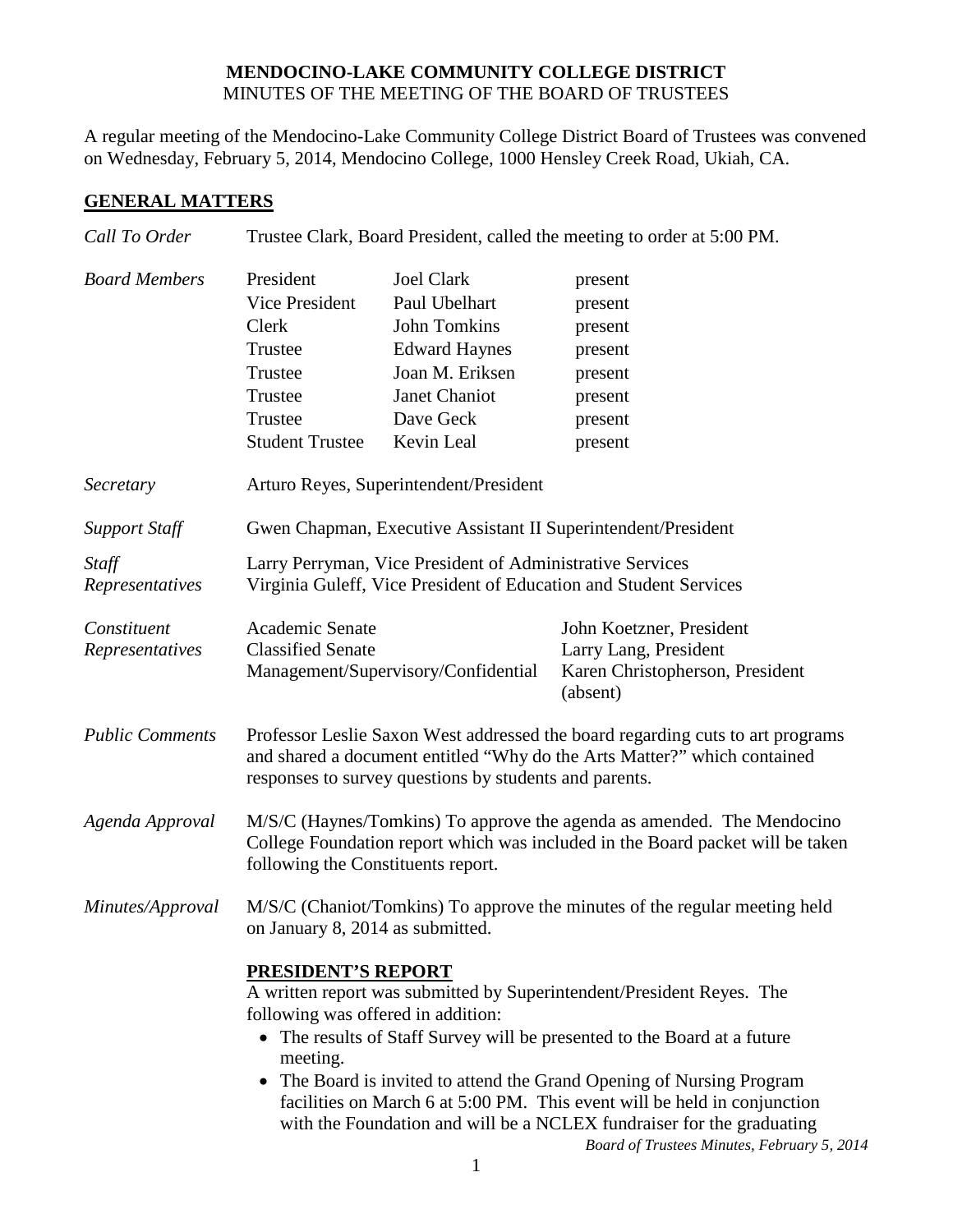nurses.

| • Through PBC it was agreed to move forward with filling the positions of |
|---------------------------------------------------------------------------|
| Vice President of Administrative Services and Assistant Dean of Financial |
| Aid/EOPS pending notification of the upcoming retirements in June, 2014.  |
| Superintendent/President Reyes commented on the importance of making      |
| sure there is not gap in coverage in these two critical areas.            |

• Superintendent/President Reyes offered his thanks to Vice President Guleff, Eileen Cichocki, and José Millán for attending the job fairs.

## **CONSENT AGENDA**

M/S/C (Leal/Geck) RESOLVED, That the Mendocino-Lake Community College District Board of Trustees does hereby approve the Consent Agenda as submitted. The matter passed 7-0

Items with an asterisk \* were approved by one motion as the Consent Agenda.

#### **Personnel**

| $Employment -$<br>Short-Term<br><b>Employees</b> | *M/S/C RESOLVED, That the Mendocino-Lake Community College District<br>Board of Trustees does hereby ratify the Short-Term Employees as submitted<br>and presented at the meeting.                                                                                                                                                                                                                                                                                                                                                                                                                             |
|--------------------------------------------------|----------------------------------------------------------------------------------------------------------------------------------------------------------------------------------------------------------------------------------------------------------------------------------------------------------------------------------------------------------------------------------------------------------------------------------------------------------------------------------------------------------------------------------------------------------------------------------------------------------------|
| $Employment -$<br>Part-Time Faculty              | *RESOLVED, That the Mendocino-Lake Community College District Board of<br>Trustees does hereby ratify the Part-Time Faculty for Fall Semester 2013 as<br>submitted.                                                                                                                                                                                                                                                                                                                                                                                                                                            |
| Volunteers                                       | *RESOLVED, That the Mendocino-Lake Community College District Board of<br>Trustees does hereby approve the list of volunteers as submitted and presented at<br>the meeting.                                                                                                                                                                                                                                                                                                                                                                                                                                    |
| Fiscal Report as of<br>December 31,<br>2013      | <b>Other Items</b><br>*RESOLVED, That the Mendocino-Lake Community College District Board of<br>Trustees does hereby accept the fiscal report as submitted.                                                                                                                                                                                                                                                                                                                                                                                                                                                    |
| Quarterly Fiscal<br>Status Reports -<br>AB 2910  | *RESOLVED, That the Mendocino-Lake Community College District Board of<br>Trustees does hereby accept the quarterly report as submitted.                                                                                                                                                                                                                                                                                                                                                                                                                                                                       |
| Donation of<br>Automobile                        | *RESOLVED, That the Mendocino-Lake Community College District Board of<br>Trustees does hereby accept the donation from Kevin Murphy.                                                                                                                                                                                                                                                                                                                                                                                                                                                                          |
| Non Resident<br><b>Tuition Fee</b>               | <b>ACTION ITEMS</b><br>Setting this fee is an annual action by the Board of Trustees. Vice President<br>Perryman commented that the majority of out-of-state students are athletes and<br>most carry of full load of 13 or more units. He added that many out-of-state<br>students pay the fee the first year and become residents the following year. Non<br>Resident Tuition fees adopted by contiguous districts include Butte \$200,<br>College of the Redwoods \$233, Santa Rosa \$190, Shasta \$210, and Yuba \$190.<br>In order to be more competitive with Santa Rosa and Yuba, the closest districts, |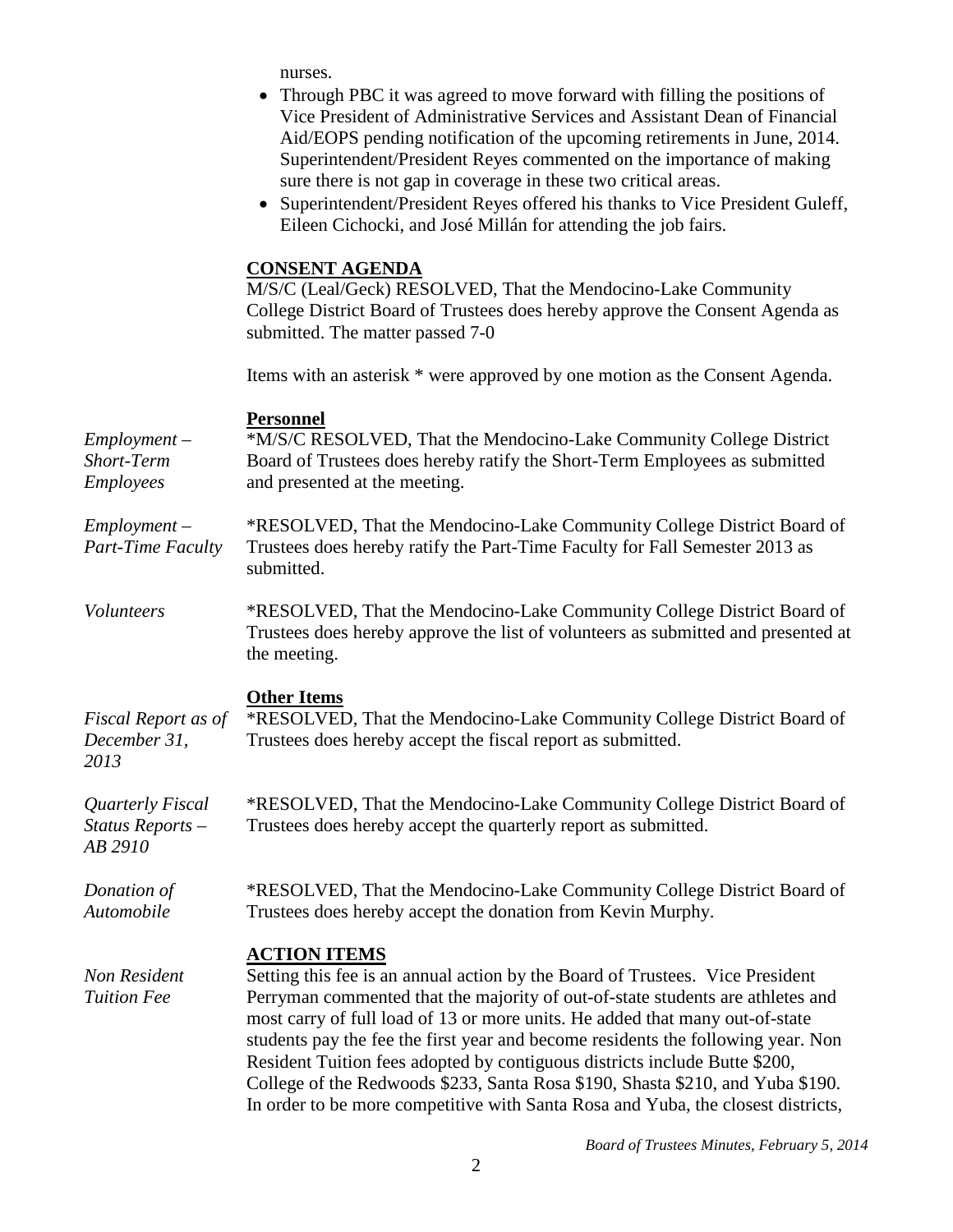|                                                                                                     | a fee of \$195 is recommended.                                                                                                                                                                                                                                                                                                                                                                 |  |  |
|-----------------------------------------------------------------------------------------------------|------------------------------------------------------------------------------------------------------------------------------------------------------------------------------------------------------------------------------------------------------------------------------------------------------------------------------------------------------------------------------------------------|--|--|
|                                                                                                     | M/S/C (Haynes/Geck) RESOLVED, That the Mendocino-Lake Community<br>College District Board of Trustees does hereby adopt the 2014-15 nonresident<br>tuition fee at \$195. The matter passed 7-0                                                                                                                                                                                                 |  |  |
| <b>Board Policy</b><br><b>Revision</b> – Policies<br>701 Employment of<br><b>District Personnel</b> | A revised copy was presented at the meeting.                                                                                                                                                                                                                                                                                                                                                   |  |  |
|                                                                                                     | M/S/C (Geck/Tomkins) RESOLVED, That the Mendocino-Lake Community<br>College District Board of Trustees does hereby approve Board Policy 701<br>Employment of District Personnel as presented at the meeting.<br>The matter passed 7-0                                                                                                                                                          |  |  |
| <b>Education</b> and<br><b>Student Services</b><br>Report                                           | <b>INFORMATIONAL REPORTS</b><br>A written report was presented at the meeting by Virginia Guleff, Vice President<br>of Education and Student Services. The following was offered in addition:<br>• The first Pell Grants disbursement was in the amount of \$1M.<br>• Vice President Guleff gave the Board further information on AB 86 and the<br>planning grant.                             |  |  |
| Administrative<br><b>Services Report</b>                                                            | A written report was submitted by Larry Perryman, Vice President of<br><b>Administrative Services.</b>                                                                                                                                                                                                                                                                                         |  |  |
| Measure W<br><b>Bond Report</b>                                                                     | The Measure W Bond Quarterly Report was submitted by Larry Perryman, Vice<br>President of Administrative Services. The following information was offered in<br>addition:<br>• Vice President Perryman reported on the status of the remaining projects and<br>mentioned that the District is considering using and engineering/construction<br>firm to assist in closing out the Bond project. |  |  |
| Mendocino<br>College<br>Foundation Inc.                                                             | A written report was submitted by Katie Fairbairn, Executive Director.                                                                                                                                                                                                                                                                                                                         |  |  |
| Constituents<br>Report                                                                              | No written reports were submitted.<br>• Academic Senate President John Koetzner mentioned that the Senate is<br>continuing to work on revising the policy on Minimum Qualifications and<br>reviewing the revised procedures for hiring. He reminded the Board that the<br>agendas and minutes of the Academic Senate are available on the website.                                             |  |  |

# **PRESENTATION**

# **Disability Resource Center (DRC)**

Vice President Guleff introduced DRC Counselor/Coordinator Rhea Hollis who gave a PowerPoint presentation on the Disability Resource Center. Items covered in the presentation included:

- Disabled students are protected by law that protect students by making sure they having access to curriculum.
- Presentations on the offerings of the DRC department are given to incoming